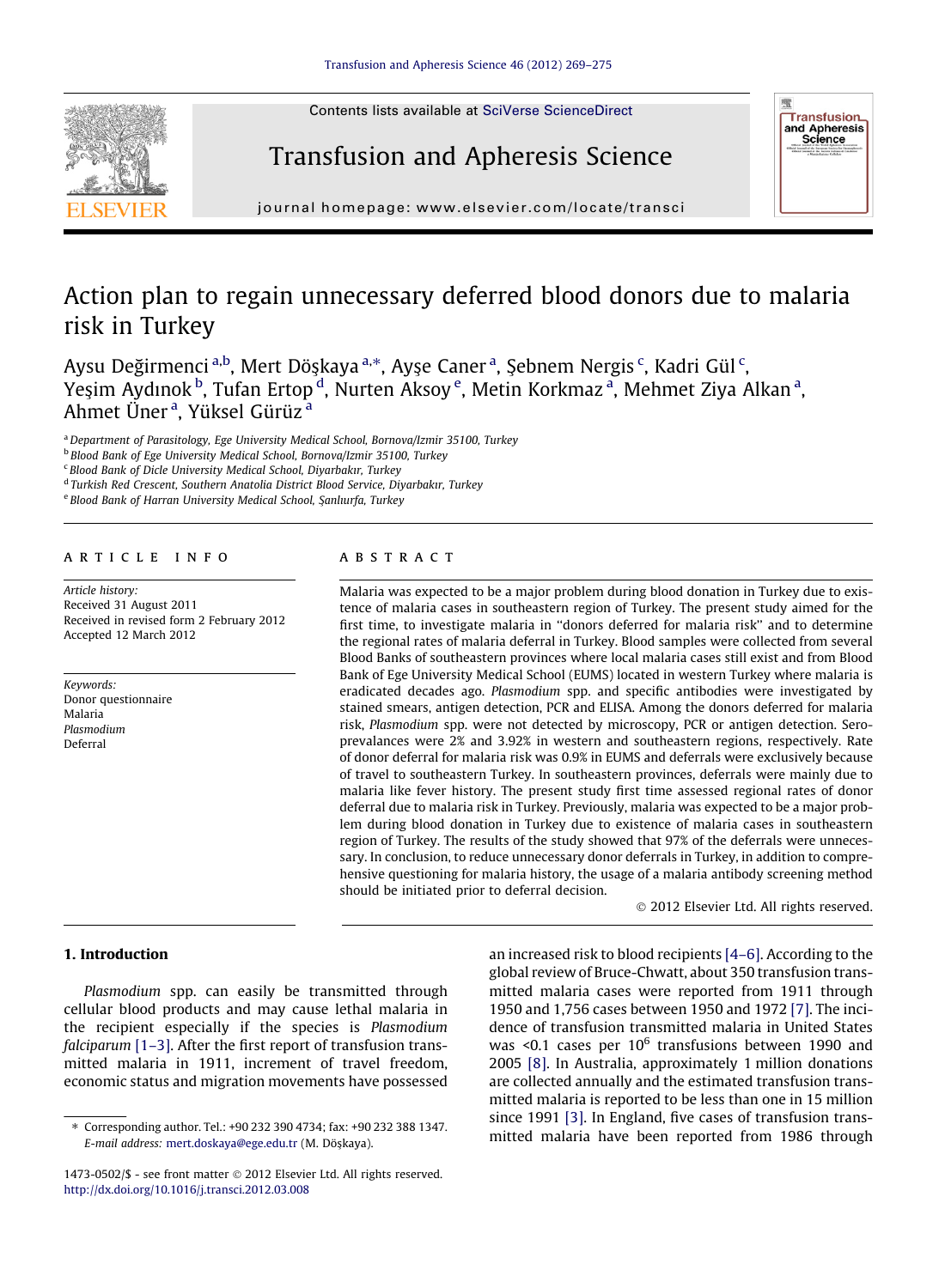<span id="page-1-0"></span>2004 [\[4,9\].](#page-6-0) In France, 120–150 cases were detected between 1960 and 1989 and decreased to six cases during the period of 1990–2006 [\[2\]](#page-6-0).

The decrease of transfusion transmitted malaria cases in non-endemic countries was mostly due to collection of comprehensive medical and travel history from donors prior to donation [\[2,3,9,10,11\]](#page-6-0). Although the intense questioning of donors for malaria was effective, it resulted in many unnecessary donor rejections and in Ireland, rejections were permanent [\[3,5,6,8,11\]](#page-6-0). In Australia, the estimated loss of red blood cells per year reached approximately 35,000 donations or 5% of annual donation [\[3\].](#page-6-0) In United States, among 535,211 donations, 2.9% of donations were deferred due to malaria in 1998, and from 2000 through 2006, among 29 million donors 1.1% were deferred [\[6,8\]](#page-6-0). According to another evaluation, the amount of deferral was more than 100,000 donations per annum in United States [\[10,11\]](#page-6-0). Most of the time, unnecessary deferral disheartens the donor and many of them never return to give blood [\[11\].](#page-6-0) Nowadays, serological screening tests detecting malaria antibodies are being developed to reduce the rate of deferrals [\[1,5,12–16\]](#page-6-0).

Currently, the blood product demand is over 1 million donations per year in Turkey due to increasing number of transplantation surgeries, improved intensive supportive treatment strategies for cancer or infectious diseases. According to world malaria report local cases of malaria still exists in Turkey. In 2008, reported cases decreased to 136 of which 49 were imported. Most of the local cases belong to southeastern provinces of Turkey and malaria transmission is exclusively due to Plasmodium vivax [\[17\]](#page-6-0). In Turkey, donors are mainly screened for malaria risk by ''donor questionnaire'' form and a malaria screening assays is not routinely in use. Although the donors can easily be rejected due to malaria risk, the rate of malaria deferral, the presence of Plasmodium spp. and malaria seroprevalence in deferred donors were not investigated in Turkey. Although, almost 60 transfusion transmitted malaria cases have been reported in Turkey previously, a recent transfusion transmitted malaria case has not been reported in the last 5 years [\[18–21\]](#page-6-0).

A study about the presence of Plasmodium spp. in ''donors deferred for malaria risk'' has not been conducted frequently in literature [\[22\].](#page-6-0) In Turkey, the presence of Plasmodium spp. was only investigated in the eligible donors [\[23–25\].](#page-6-0) Thus, the present study aimed to investigate first time the presence of Plasmodium spp. and Plasmodium specific antibodies in ''donors deferred due to malaria like fever or travel to malaria endemic regions'' in order to determine the regional rates of malaria deferral and regional malaria seroprevalence rate in ''donors deferred for malaria risk'' in Turkey. The data that will be acquired from the present study is expected to help asses the future action plan for the malaria screening strategy in blood donors in Turkey.

## 2. Materials and methods

## 2.1. Deferral guidelines

In Turkey, donors are mainly screened for malaria risk by ''donor questionnaire'' form prepared in accordance with the instructions of National Blood and Blood Components Guideline of Republic of Turkey, Ministry of Health that was published in 2009. According to the guideline, donors who has malaria history, traveled to malaria endemic regions in the past 6 months, and malaria like fever history without any other illness should be deferred, unless malaria specific antibodies are not detected [\[25\]](#page-6-0). In the guideline, the deferral criteria of donors for malaria risk are as follows:

- 1. Donors that lived in malaria endemic region in the first 5 years of life: These donors are deferred for 3 years after their last visit, unless malaria symptoms are not detected. This period can be reduced to 4 months if the result of an immunologic or molecular assay is negative.
- 2. Donors that had malaria attack: These donors are deferred for 3 years after their treatment and symptoms related to malaria have ceased. They can be eligible for donation if the result of an immunologic or molecular assay is negative.
- 3. Asymptomatic donors that have traveled to endemic regions: These donors are deferred for 6 months after they moved to non-endemic region unless the result of an immunologic or molecular assay is negative.
- 4. Donors that experienced undiagnosed fever during or after 6 months of their visit to endemic regions: These donors are deferred for 6 months after their symptoms have resolved. This period can be reduced to 4 months if the result of an immunologic or molecular assay is negative.

#### 2.2. Subjects studied, donors and inclusion criteria

Since malaria mainly exists in southeastern provinces of Turkey (Fig. 1), almost all of the major Blood Banks in this region (listed below) were included to the study [\[17\]](#page-6-0).

- 1. Dicle University Medical School (DUMS) Blood Bank located at Diyarbakır. DUMS is the biggest university hospital in the region and serves mostly to people living in southeastern Turkey.
- 2. Turkish Red Crescent, Southern Anatolia District (TRC–SAD) Blood Service collecting donations from Diyarbakır, Şanlıurfa, Batman, Siirt, and Mardin where almost all of the malaria cases have been detected in 2008.



Fig. 1. Map of Turkey showing İzmir, Diyarbakır and Şanlıurfa provinces (Black colored) where the study is conducted. Gray colored areas are Mardin, Siirt, and Batman provinces where local malaria cases also exist [\[17\].](#page-6-0)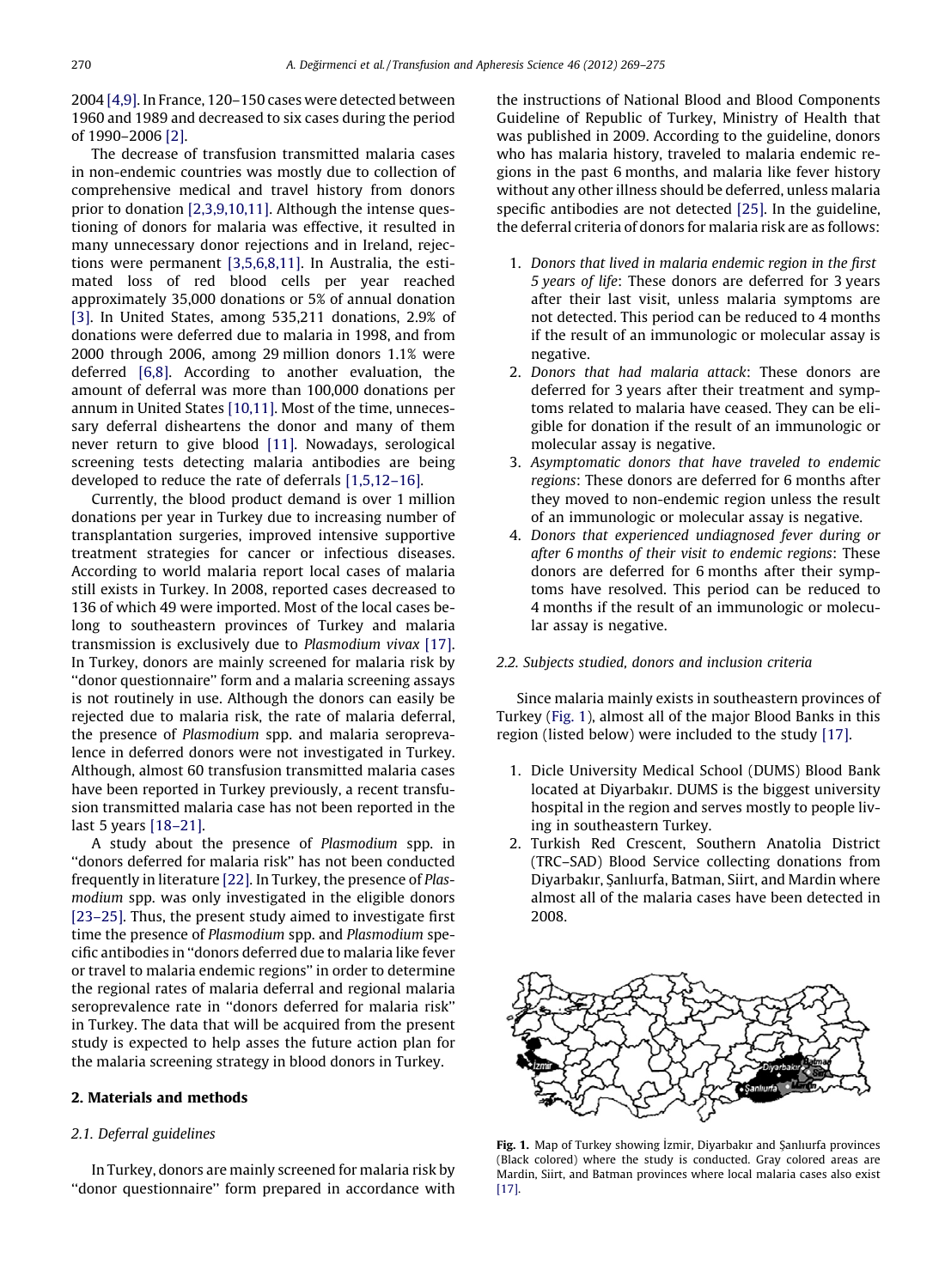3. Harran University Medical School (HUMS) Blood Bank located at Şanlıurfa. HUMS has smaller capacity compared to DUMS and serves mostly to people living in southeastern Turkey.

In addition, Blood Bank of Ege University Medical School (EUMS), located in western region of Turkey where local malaria cases do not exist for decades, was included to the study ([Fig. 1\)](#page-1-0) [\[17\].](#page-6-0) EUMS is the biggest university hospital in western region of Turkey and mostly serves to people living in western region of Turkey.

Blood samples were collected from donors deferred for malaria risk that admitted to above mentioned Blood Banks, between April 2008 and 2010. Initially, all donors filled out ''Donor Questionnaire'' form prepared according to the National Blood and Blood Components Guideline [\[25\]](#page-6-0). Then, all donors were questioned about their medical and travel history by experienced doctors/medical staff. The first donor deferral criteria of guideline was not applied during questioning of donors in Blood Banks of southeastern Turkey since almost all of the questioned donors were born and living in southeastern Turkey. In addition, third donor deferral criteria was partly applied during questioning of donors in Blood Banks of southeastern Turkey (donors that lived in southeastern Turkey were only deferred due to travel to malaria endemic countries outside Turkey).

Deferred donors due to malaria risk were recruited into five distinct groups as follows: (1) donors that lived in southeastern region of Turkey in the first 5 years of life where local cases of malaria still exists (2) donors that lived in elsewhere malarious area in the first 5 years of life (3) asymptomatic donors that have traveled to southeastern Turkey (4) donors that have traveled to malaria endemic countries (5) donors deferred due to malaria like fever history.

Control group is composed of eligible healthy donors selected randomly from the EUMS Blood Bank (n: 50) and DUMS Blood Bank (n: 50). All volunteer donors were provided with written informed consent prior to collection of blood samples as approved by the Ege University Medical School, Research Ethics Committee.

#### 2.3. Giemsa staining

Thin and thick blood smears were prepared from the venous blood collected in tubes containing EDTA and stained by Giemsa (Merck, Germany) as described and examined for the presence of Plasmodium spp. [\[26\]](#page-6-0). Giemsa stained slides were examined under light microscopy with immersion oil approximately for 15 min by two qualified parasitologists.

### 2.4. OptiMAL Rapid Malaria test

OptiMAL Rapid Malaria test (DiaMed, Switzerland) detects and differentiates Plasmodium spp. by the presence of Plasmodium spp. lactate dehydrogenase (pLDH) using monoclonal antibodies directed against isoforms of pLDH. OptiMAL was used according to the manufacturer's protocol. Positive and negative controls provided by the kit were used.

#### 2.5. Pan malaria antibody CELISA

Anti-Plasmodium antibodies were analyzed using pan malaria antibody CELISA according to the manufacturer's protocol (Cellabs, Australia). Serum samples diluted 1:100 were incubated with microwells of the plate were coated with a panel of recombinant malaria proteins. After probing wells with conjugate provided by the kit, bound antibodies were visualized after adding chromogen substrate. Thereafter reaction was stopped and optical density (OD) values were evaluated in a micro titer plate reader (Bio-Tek EL $\times$ 808) at 450 nm. The cutoff value for each run was determined to be the mean OD of two negative controls (provided by the kit) plus 0.100. Reactive serum samples were retested in duplicate and repeatedly reactive sera were considered seropositive.

#### 2.6. DNA extraction and nested PCR analysis

Isolation of DNA from donors' venous blood samples was performed by using High Pure PCR Template Preparation kit according to the manufacturer's protocol (Roche, Germany). Nested PCR amplification reactions targeting 18s subunit ribosomal gene of P. falciparum (GeneBank No.: AF145334), P. vivax (GeneBank No.: AF145335), P. malariae (GeneBank No.: AF145336), and P. ovale (Gene-Bank No.: AF145337) were performed as previously described  $[27]$ . The first  $50 \mu l$  final volume reaction included 2.5  $\mu$ l purified template DNA, 0.25  $\mu$ M genus specific primers (rPLU6 and rPLU5) ([Table 1](#page-3-0)), 1 U of Taq Polymerase (Stratagene, USA),  $1 \times$  reaction buffer, 200  $\mu$ M dNTPs (Invitrogene, USA),  $2 \text{ mM } MgCl_2$ . The initial PCR amplification reaction was performed with the following calculated protocol: 5 min initial denaturation step at 95 °C, followed by 25 cycles of 1 min at 94 °C, 2 min at 58 °C, and 2 min at 72 °C, and a final extension of 5 min at 72 °C. The second 50  $\mu$ l final volume reaction included 2.5  $\mu$ l of the first PCR reaction product, 0.25  $\mu$ M of each species specific primers ([Table 1\)](#page-3-0), 1 U of Taq Polymerase (Stratagene, USA),  $1 \times$  reaction buffer, 200  $\mu$ M dNTPs (Invitrogene, USA), 2 mM MgCl<sub>2</sub>. Second amplification reaction was similar to the first reaction, except 30 cycles were performed.

Positive control plasmids containing species specific 18s subunit ribosomal gene fragment (P. falciparum: MRA-156; P. vivax: MRA-178; P. malariae: MRA-179; P. ovale: MRA-180) were obtained from MR4-ATCC (Malaria Research and Reference Reagent Resource Center-American Type Culture Collection, Manassas, VA, USA). In each reaction, two positive controls containing 10 and 1 copies of species specific 18s subunit ribosomal gene fragment/ ll sample, were used. Distilled water was used as negative control.

#### 2.7. Statistical analyses

Data obtained during the study were processed using Prism 3.03 (GraphPad, San Diego, CA). A two-tailed unpaired  $t$  test with 95% confidence interval was used to determine the significance between the results of assays.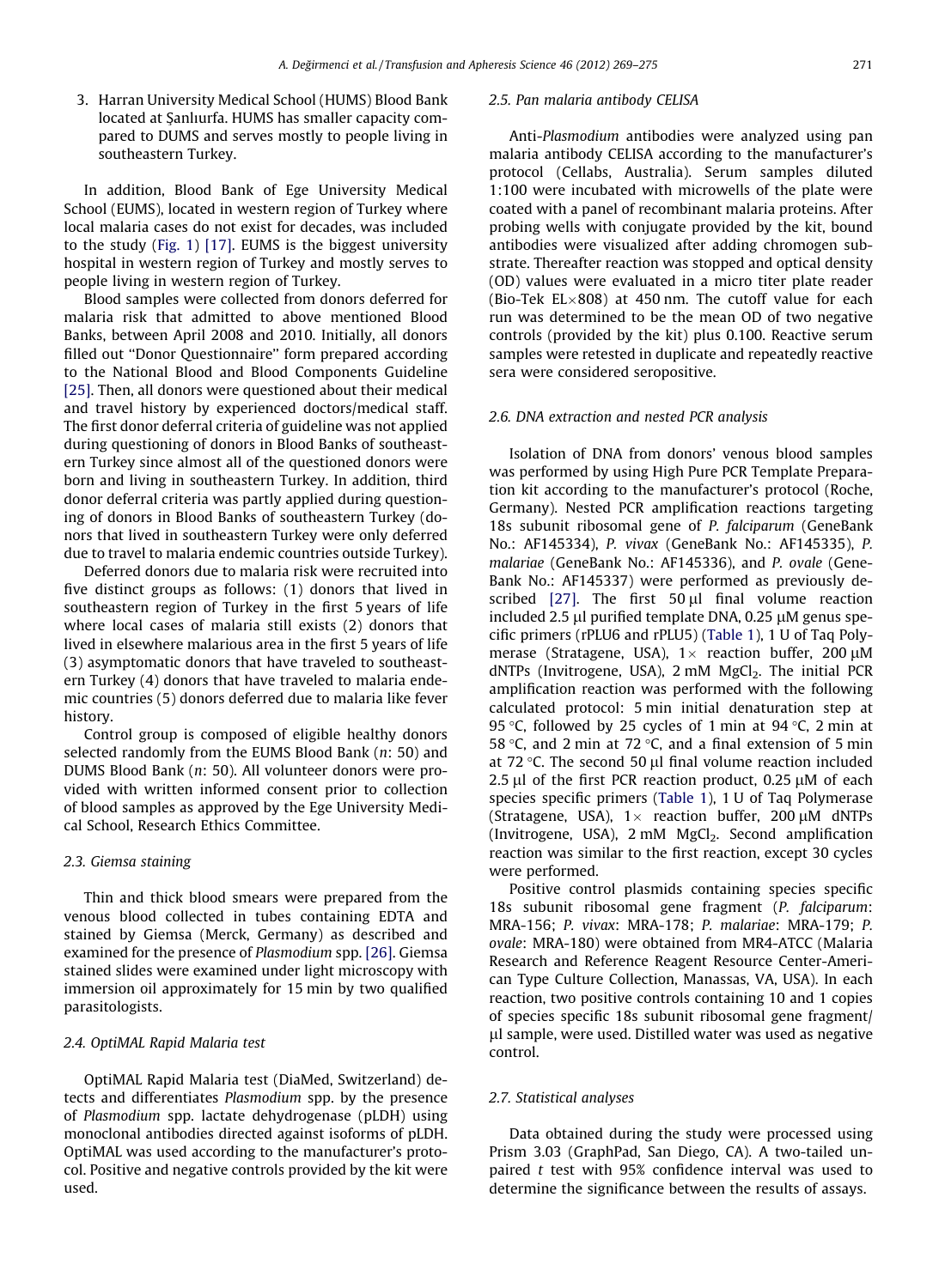<span id="page-3-0"></span>

| Table 1                                                                               |  |
|---------------------------------------------------------------------------------------|--|
| Genus and species specific primers used to detect Plasmodium spp. by nested PCR [27]. |  |

|                | Primer                     | Sequence                                                                                                                      | Product size          |
|----------------|----------------------------|-------------------------------------------------------------------------------------------------------------------------------|-----------------------|
| Genus specific | rPLU6<br>rPLU5             | 5'-TTAAAATTGTTGCAGTTAAAACG-3' (23 nt, forward primer)<br>5'-GAAGTTTAAGGCAACAACAAG-3' (21 nt, reverse primer)                  | Approximately 1200 bp |
| P. falciparum  | rFAL1<br>rFAL <sub>2</sub> | 5'-TTAAACTGGTTTGGGAAAACCAAATATATT-3' (30 nt, forward primer)<br>5'-GACGGGTAGTCATGATTGAGTTCATTGTGT-3' (30 nt, reverse primer)  | 206 <sub>bp</sub>     |
| P. vivax       | rVIV1<br>rVIV <sub>2</sub> | 5'-CGCTTCTAGCTTAATCCACATAACTGATAC-3' (30 nt, forward primer)<br>5'-TAAGGACTTTCTTTGCTTCGGCTTGGAAGT-3' (30 nt, reverse primer)  | 121bp                 |
| P. malariae    | rMAL1<br>rMAL <sub>2</sub> | 5'-ATAACAAAGTTGTACGTTAAGAATAAACGC-3' (30 nt, forward primer)<br>5'-TTTGTATAATTTTTTATGCATGGGAATTTT-3' (30 nt, reverse primer)  | 145 <sub>bp</sub>     |
| P. ovale       | rOVA1<br>r <sub>OVA2</sub> | 5'-ATCTCTTTTGCTATTTTTTAGTATTGGAGA-3' (30 nt, forward primer)<br>5'-CACTAGGATACAATTAATGTGTCCTTT TCC-3' (30 nt, reverse primer) | 788 bp                |

### 3. Results

3.1. Eligibility of donors and deferrals due to malaria risk in western region

During the study, 41.195 donors have admitted to Blood Bank of EUMS and 30.170 were found eligible for donation. Among 11.025 non-eligible donors 87 of them (0.79%) were deferred because of travel to southeastern provinces of Turkey. In addition, 13 donors (0.11%) were deferred because of travel to malaria endemic countries. Overall rate of donors deferred at malaria risk was 0.9% (Table 2.). Among the deferred donors, 44% of them reside in western Turkey.

3.2. Eligibility of donors and deferrals due to malaria risk in southeastern region

In the same period, 32.794 donors have admitted to TRC–SAD Blood Service and 26.779 were found eligible

for donation. None of the donors were deferred due to malaria risk among the 6.015 non-eligible donors (Table 2.).

Among the donors who admitted to DUMS, which was the other main Blood Bank of the region, 42.934 were found eligible and 89 donors were deferred due to malaria like fever history and 13 donors were rejected because of travel to malaria endemic countries during the study. All of the deferred donors reside in southeastern Turkey. Data about the amount of donors admitted to Blood Bank and non-eligible donors were not available (Table 2).

In addition, among the 13.254 donors who were found eligible at HUMS Blood Bank, none of the donors were deferred due to malaria like fever history. Data about the amount of donors admitted to Blood Bank, non-eligible donors and donors deferred due to travel to malaria endemic countries were not available (Table 2).

None of the donors were deferred due to living in elsewhere malarious areas worldwide in the first 5 years of life.

#### Table 2

Donors deferred due to malaria like fever history and travel to malaria endemic regions between April 2008 and 2010.

| Name of the<br><b>Blood Bank</b>                                                     | Number of<br>donors<br>admitted to<br>Blood Bank | Number of<br>donors<br>found<br>eligible for<br>donation | Number of<br>donors found<br>non-eligible<br>for donation | Number of the donors deferred<br>because of travel to southeastern<br>provinces of Turkey <sup>a</sup> |                                                                           | Number of donors<br>deferred because of<br>travel to malaria | Number of the<br>donors deferred<br>due to malaria |
|--------------------------------------------------------------------------------------|--------------------------------------------------|----------------------------------------------------------|-----------------------------------------------------------|--------------------------------------------------------------------------------------------------------|---------------------------------------------------------------------------|--------------------------------------------------------------|----------------------------------------------------|
|                                                                                      |                                                  |                                                          |                                                           | Donors that lived<br>in southeastern<br>Turkey in the first<br>5 years of life                         | Asymptomatic<br>donors that have<br>traveled to<br>southeastern<br>Turkey | endemic countries                                            | like fever history                                 |
| İzmir Ege<br>University<br>Medical<br>School                                         | 41,195                                           | 30.170                                                   | 11,025                                                    | 56                                                                                                     | 31                                                                        | 13                                                           | $\Omega$                                           |
| Diyarbakır Dicle<br>University<br>Medical<br>School                                  | <b>NA</b>                                        | 42,934                                                   | <b>NA</b>                                                 | $\mathbf{0}$                                                                                           | $\mathbf{0}$                                                              | 13                                                           | 89                                                 |
| Sanlıurfa Harran<br>University<br>Medical<br>School                                  | <b>NA</b>                                        | 13,254                                                   | <b>NA</b>                                                 | <b>NA</b>                                                                                              | <b>NA</b>                                                                 | <b>NA</b>                                                    | $\bf{0}$                                           |
| <b>Turkish Red</b><br>Crescent,<br>Southern<br>Anatolia<br>District Blood<br>Service | 32,794                                           | 26.779                                                   | 6015                                                      | $\mathbf{0}$                                                                                           | $\mathbf{0}$                                                              | $\bf{0}$                                                     | $\Omega$                                           |

NA: data not available.

a Diyarbakır, Şanlıurfa, Mardin, Siirt, and Batman are southeastern provinces of Turkey where local malaria cases still exist [\[17\].](#page-6-0)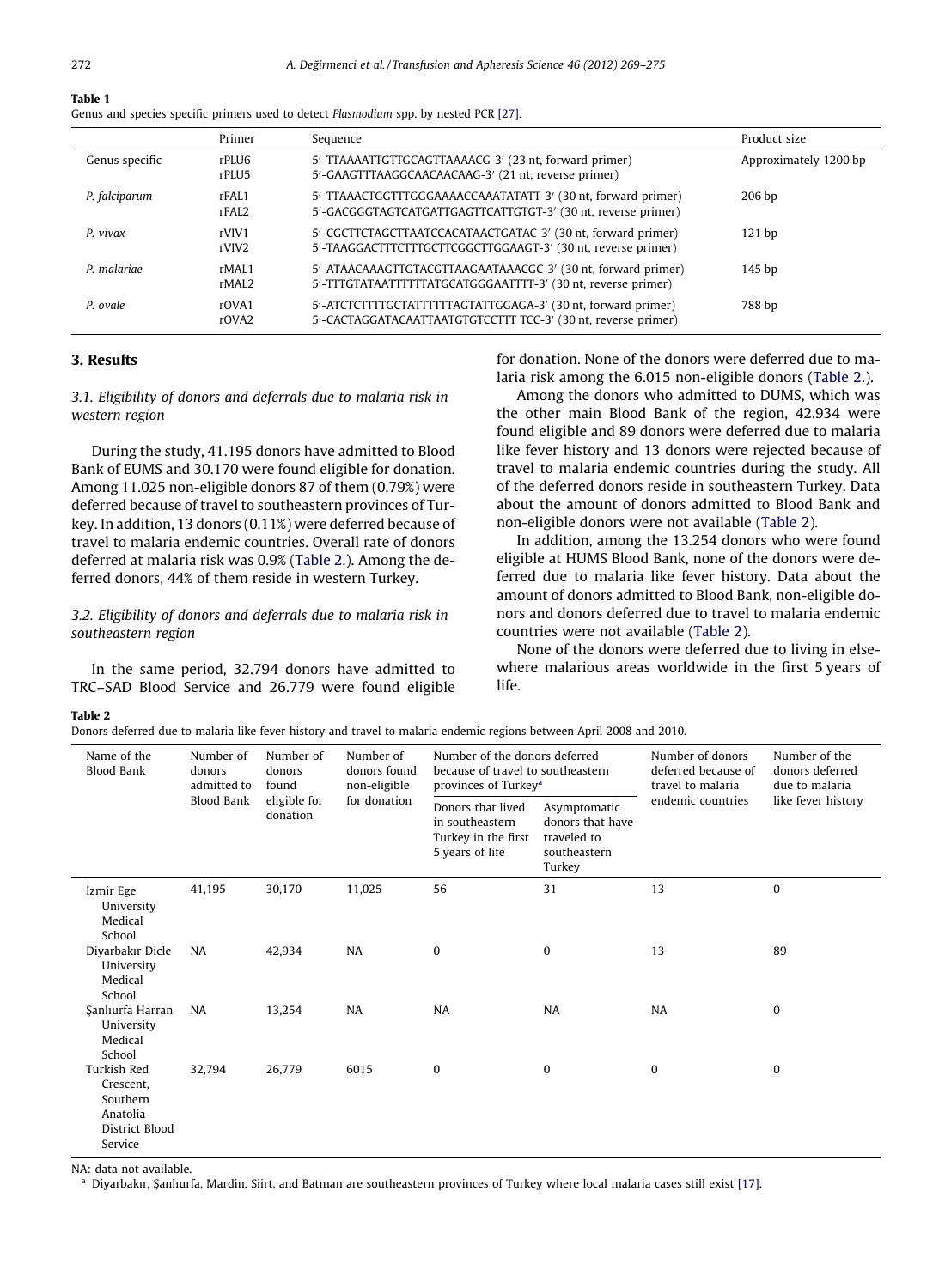## 3.3. Giemsa stained thin and thick smears, OptiMAL Rapid Malaria Test, and nested PCR

Plasmodium spp. were investigated in blood samples of 202 non-eligible donors deferred for malaria risk and 100 control group donors eligible for donation. Plasmodium spp. were not observed during the microscopic examination of stained thin and thick smears. In addition, Plasmodium lactate dehydrogenase (pLDH) enzyme produced by all forms of the parasite was not detected. Furthermore, 18s subunit ribosomal gene of Plasmodium spp. was not detect by nested PCR (data not shown). Nested PCR detected P. vivax, P. falciparum, P. malariae, and P. ovale specific 18s subunit ribosomal gene fragments in positive controls. Amplified plasmodial DNA was not observed in negative controls.

#### 3.4. Antibody results in deferred donors' serum samples

Among 202 donors deferred for malaria risk, six samples were seropositive (2.97%). In the control group, none of the donors were seropositive. The overall malaria seroprevalence in donors deferred for malaria risk in southeastern provinces of Turkey was 3.92% (4/102) and slightly higher than EUMS Blood Bank located in western region where the seroprevalance was  $2\frac{\pi}{2}$  (2/100) (P = 0.42).

#### 4. Discussion

Transfusion transmitted malaria occurs rare in malaria non-endemic countries however it is a leading cause of potential blood product wastage. Moreover, unnecessary deferral due to malaria risk disheartens the donor and many of them never return to give blood [1-[3,5,6,8,11,16\]](#page-6-0). Current research has focused on regaining the disheartened donors, decreasing wastage of potential blood products by discussing on questionnaire forms and developing novel cost effective screening assays for malaria.

Previously, in most malaria non-endemic countries, individuals who have lived in the first 5 years of their life in malaria endemic areas were rejected for 3 years after their last visit to the endemic area. In France, the donors were deferred for 4 months if the immuno fluorescent antibody (IFA) test specific for malaria was negative. In Ireland, such donors were permanently rejected. Donors from most non-endemic countries who visited malaria endemic regions were accepted for donation 6 months after their return with exception of France accepting for donation after 4 months if the IFA test was negative. Ireland has stringent regulations resulting in the permanent deferral of the donor who stayed at malaria endemic regions for more than 6 months [\[2,6,16,28\]](#page-6-0).

In Australia, according to the Australian Red Cross Blood Service Guidelines, donors that visit malaria endemic country were restricted to only plasma donation for 12 months. Donors who stayed in malaria endemic region for 6 months or more within the last 3 years and donors with history of malaria were restricted to plasma donation for 3 years. This strategy minimized transfusion transmitted malaria cases however wastage of red blood cells increased to 5% of annual donation [\[3\].](#page-6-0) In United States or Canada, donors who have traveled to malaria endemic regions deferred for 1 year after their return and those who are residents of an endemic country were deferred for 3 years after departure from that country. This strategy caused a significant increase in donor deferral and it is estimated that more than 540.000 donations were lost between 2000 and 2006 [\[6\]](#page-6-0). According to a study, the deferral rate of donors for malaria risk in several European countries range between 0.003% and 0.43% of all donations [\[28\]](#page-6-0).

Turkey was a malaria endemic country at beginning of the century however a national malaria elimination strategy and relevant plan of action have been prepared to eliminate the disease by 2015 [\[17\].](#page-6-0) In Turkey, donors are mainly screened for malaria risk by ''donor questionnaire'' form and a malaria antibody screening assay is not routinely in use. In addition, the rate of malaria deferral, the presence of Plasmodium spp. and malaria seroprevalence in deferred donors were not investigated in Turkey.

Thus, several questions have aroused to be addressed. What is the malaria deferral rate especially in southeastern Turkey where local malaria cases exist? Is comprehensive questioning still enough or is inclusion of a malaria antibody screening assay is requisite as the deferral guideline suggests? What must be the future action plan to regain unnecessary deferred blood donors due to malaria risk in Turkey?

The accumulated data obtained from the questionnaire form of the deferred donors showed that, in western Turkey rate of donor deferral due to malaria risk was found to be 0.9% among non-eligible donors and 0.24% among all donors. Deferrals were exclusively because of travel to southeastern provinces of Turkey or infrequently because of travel to endemic countries. In southeastern provinces, a rate of donor deferral was not assessed due to the lack of data about donors admitted to Blood Bank and non-eligible donors. According to the data obtained from deferred donors, deferrals were mainly due to malaria like fever history and rarely because of travel to malaria endemic countries. DUMS and TRC–SAD Blood Service are two main blood product providers in southeastern Turkey. Interestingly, none of the donors were deferred due to malaria risk by TRC–SAD Blood Service and deferrals were mainly due to malaria like fever history in Blood Bank of DUMS ([Table 2](#page-3-0)).

In Turkey, Plasmodium spp. were almost always investigated in eligible blood donors who applied for donation in Turkey [\[22–24\].](#page-6-0) In Şanlıurfa (located in southeastern Turkey), Plasmodium spp. were not detected in 5000 donors who applied for donation using stained smears [\[23\].](#page-6-0) In another study, Plasmodium spp. were investigated using stained smears and OptiMAL in 2229 donors who applied to Blood Banks in Istanbul (located in western Turkey) and in Adana (located in southeastern Turkey) [\[22\]](#page-6-0). In a recent study, Plasmodium spp. were not detected among the 1850 donors who applied for donation using stained smears and OptiMAL in Blood Bank of DUMS [\[24\]](#page-6-0). In the present study, the presence of Plasmodium spp. or anti-Plasmodium antibodies were investigated in blood samples of 202 non-eligible ''malaria at risk'' donors using micro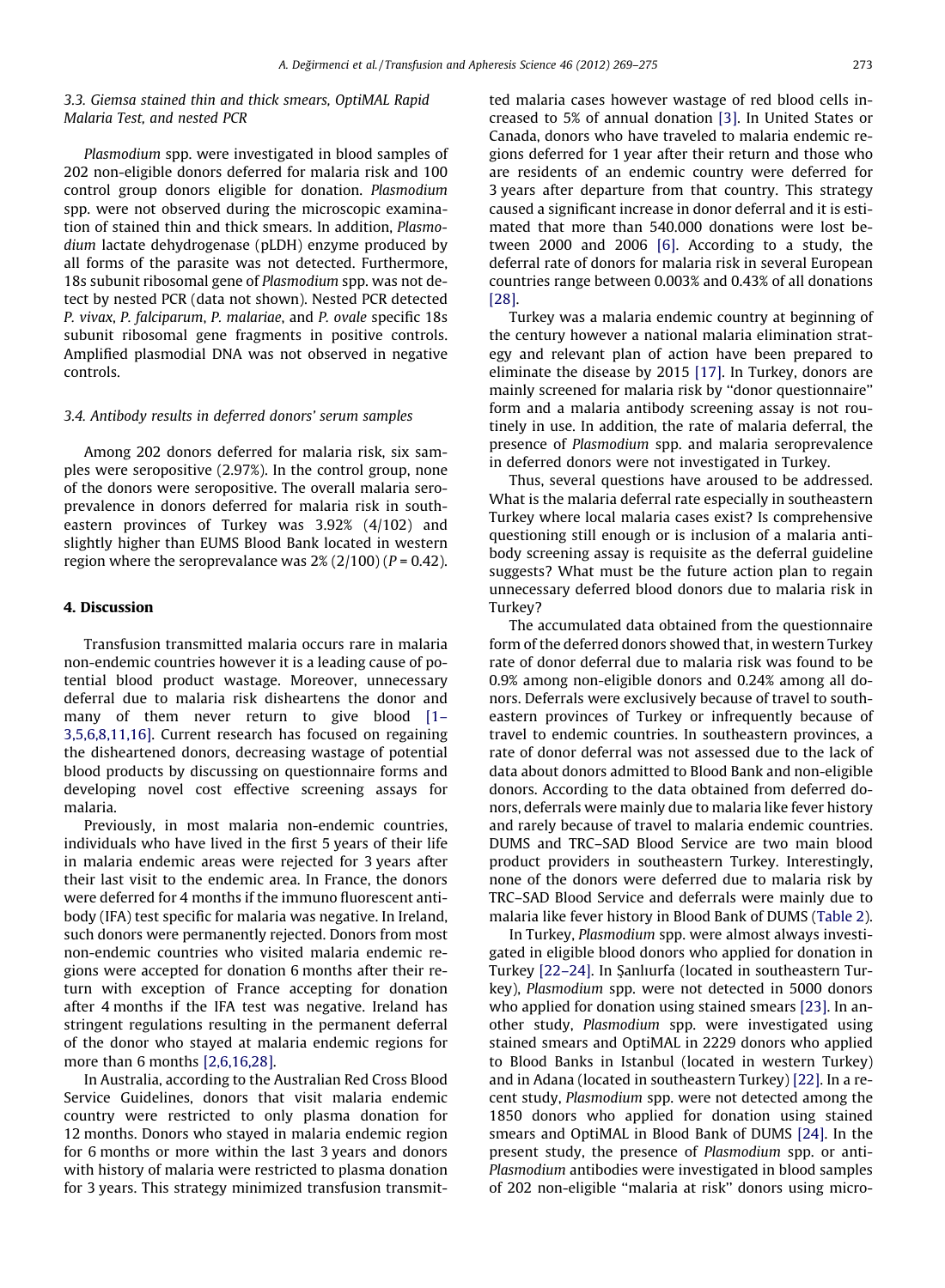scopic examination of stained slides, antigen detection, PCR and ELISA.

Microscopic examination of stained smears is the most widely applied diagnostic test for malaria however it is time consuming and the sensitivity of Giemsa stained thick and thin smears decreases markedly at samples containing 5–20 and 50–200 parasites/ $\mu$ l, respectively [\[9,29–31\]](#page-6-0). Malarial antigen detecting assays are rapid and objective compared to microscopy but on the other hand, lower sensitivity than microscopy impedes their routine use. Comparison of microscopy with OptiMAL (detection threshold is 100–200 parasites/ $\mu$ l of blood) in several studies showed that showed that OptiMAL has a sensitivity of 91.3–98% and a specificity of 92–100% [\[9,30–33\]](#page-6-0). The most sensitive PCR method can detect as low as  $0.004$  parasites/ $\mu$ l of blood [\[9,31\]](#page-6-0). In the present study, a nested PCR described by Snounou et al. was used to detect the presence of Plasmodium spp. in blood samples of deferred donors [\[26,34–](#page-6-0) [36\].](#page-6-0) In a study comparing blood smear, OptiMAL and nested PCR, the sensitivity and specificity of microscopy and OptiMAL were 50–29.1% and 100–95.6%, respectively, using nested PCR as gold standard [\[34\].](#page-6-0) The same nested PCR protocol and microscopy were used to assess malaria presence in 129 samples. The results showed that Plasmodium spp. were detected in 46 samples (35.6%) by nested PCR and in 37 samples (28.7%) by microscopy [\[35\]](#page-6-0).

Currently, serological screening tests detecting anti-Plasmodium antibodies are being developed to reduce the rate of deferrals and asses a malaria seroprevalence for donors in non-endemic countries [\[1,5,12–16\].](#page-6-0) Although IFAT is the reference test, ELISA is more sensitive, objective and suitable for screening donors. [\[1,12,13,29\]](#page-6-0). In two studies conducted in United Kingdom, seroprevalence rates in donors at risk of malaria were 1.5% (with ELISA detecting P. falciparum) and 5.47% (by ELISA detecting P. falciparum and P. vivax) [\[12,13\]](#page-6-0). Seroprevalence rates were 1.33% (10/751) in Australia and 1.7% in New Zealand [\[13,39\]](#page-6-0).

More recently, molecular tools were used to determine the presence of Plasmodium spp. in seropositive ''malaria at risk donors''. Plasmodium spp. were investigated in blood samples of seropositive donors in Australia (2697/ 135.225; 1.99%) using antigen detection and PCR. Only one of the seropositive donors was positive with PCR. As the population was increased to 250.000 donors, two of them were PCR positive [\[3,40\].](#page-6-0) In a study conducted in France, malaria seroprevalence was 4.2% (454/10.615) in malaria at risk donors, using IFAT and ELISA. PCR was negative among the 98 of IFAT and ELISA discordant samples [\[5\].](#page-6-0) Afterwards, 3.5% of the blood donations were tested for anti-Plasmodium antibodies and 0.89% of them were positive by ELISA in France [\[2\]](#page-6-0). Similar to the present study, a semi nested PCR was used to investigate the presence of Plasmodium spp. in 125 deferred blood donors in Spain. Among them, PCR detected five malaria cases (4%) whereas microscopy was negative. Authors suggested that, PCR can serve as reference test for donors at malaria risk to increase blood donations and shorten deferral period [\[21\].](#page-6-0)

In the present study, antibodies against all four forms of the malaria were investigated in ''donors deferred for malaria risk'' using CELISA. Studies using consensus result (obtained by Giemsa staining, IFA, or ELISA methods) as gold standard showed that, the sensitivity and specificity of CELISA were reported as 83–95.5% and 85–92.2%, respectively [\[37,38\].](#page-6-0) In the present study, malaria seroprevalence in ''donors deferred for malaria risk'' in western and southeastern regions of Turkey were 2% and 3.92%, respectively. Plasmodium spp. were not detected using microscopy, antigen detection and PCR. However it must be kept in mind that molecular methods can detect parasitemia in a small portion of blood product and malaria can still be transmitted through transfusion owing to the large size of blood products that may contain extremely low levels of parasitemia (i.e. < 0.004 parasites/ul of blood) [\[9\].](#page-6-0) The absence of Plasmodium spp. in blood samples of deferred donors using microscopy, OptiMAL and PCR in the present study, do not essentially suggest the nonexistence of Plasmodium spp. since donors might be asymptomatic carriers with low parasitemia [\[9\]](#page-6-0). Overall, 97% of deferrals monitored in the present study were definitely unnecessary since anti-Plasmodium antibodies were not detected in serum samples. In addition, these results showed that antibody screening in combination with questioning can be an effective approach to reduce unnecessary donor deferral due to malaria risk in Turkey. However, presence of malaria specific antibody is not an indication of parasitemia and an additional assay detecting parasitemia may be required to further prevent the wastage of potential blood products [\[1,3,5,9,12,13,28,30,42\].](#page-6-0)

The National Blood and Blood Components Guideline used in the present study was published in 2009 and in 2011, a new guideline was published [\[25,41\]](#page-6-0). In the new guideline, donors that lived in malaria endemic region in the first 5 years of life are no longer rejected. In the present study, 56 donors (56%) from western region of Turkey were rejected because of this criteria since previous guideline was used during the study. According to the results of serology, none of them had malaria risk. Therefore, all of the deferrals due above criteria were definitely unnecessary supporting the removal of the above criteria from the 2009 guideline.

The present study first time assessed a regional rate of donor deferral due to malaria risk in a western province where local malaria cases do not exist for decades. Deferrals due to malaria risk were not observed in TRD–SAD Blood Service that accepts donation from southeastern provinces of Turkey where local malaria cases still exist. Although deferral data about donors in the remaining two Blood Banks that serve to southeastern region are partially missing, an idea formed about the deferral causes in that particular region. In addition, anti-Plasmodium antibody screening first time assessed regional seroprevalence rates about the ''donors deferred for malaria risk'' in Turkey. Therefore, in the action plan of Turkey, donor questionnaire form must be updated frequently to decrease unnecessary deferrals due to malaria risk since malaria is almost eliminated in Turkey. In addition, the results of the study show the necessity of using antibody screening tests in combination with questioning to reduce unnecessary donor deferral as well as requirement of PCR to further prevent the wastage of blood products in Turkey.